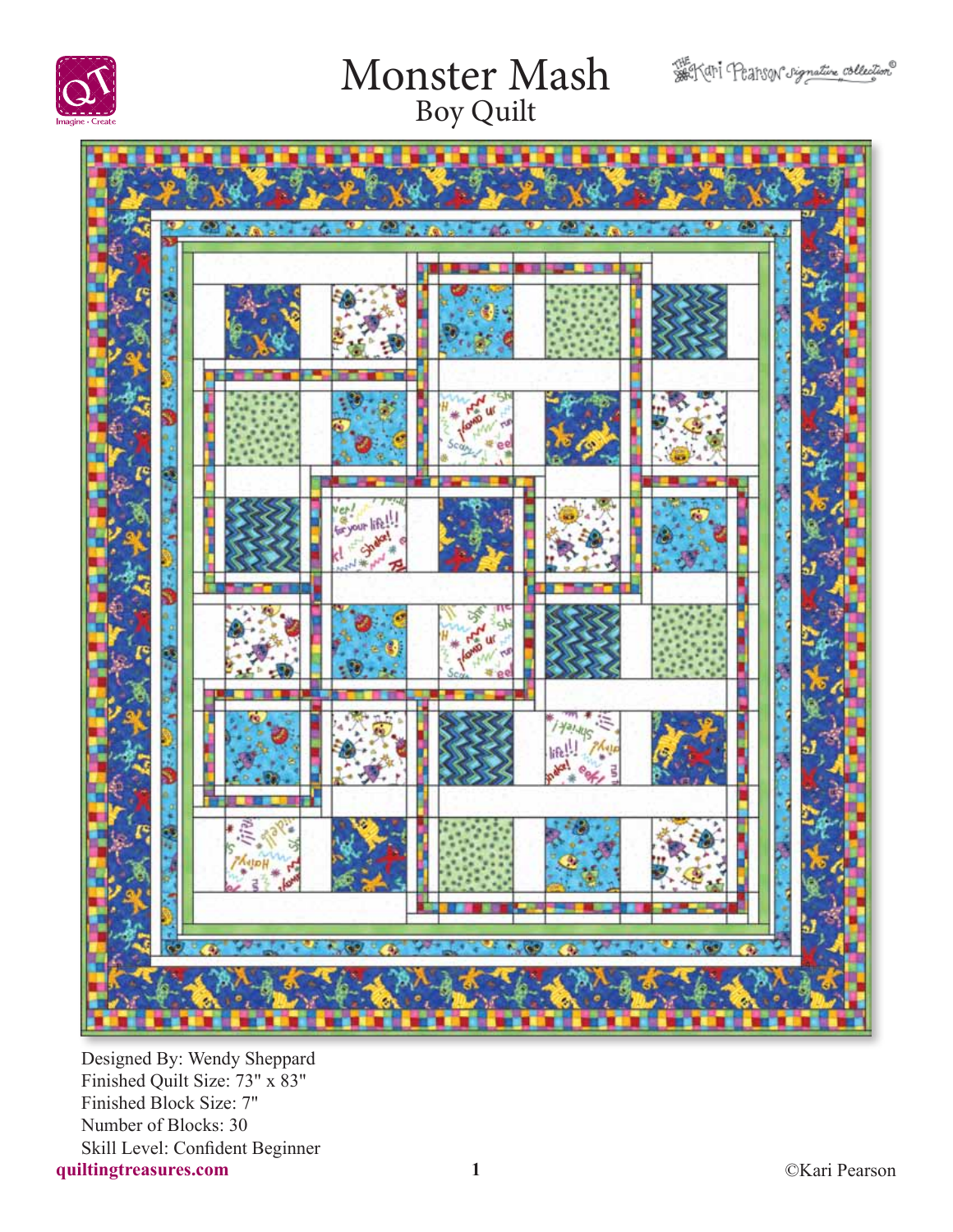

#### **Designer Notes:**

- *Cut pieces in order as given.*
- *A widthwise cut* **(WOF)** *is from selvage to selvage.*

### **Cutting Directions:**

#### **23333 Y: Blue Monster Focal Print** *Inner Border #5*

• Cut lengthwise (2)  $4\frac{1}{2}$ " x  $69\frac{1}{2}$ " strips and (2)  $4\frac{1}{2}$ " x 71½" strips.

#### *Blocks*

• From remaining fabric, cut (5)  $7\frac{1}{2}$ " squares.

#### **23334 Y: Blue Monster Toss Print** *Blocks*

- Cut (2) 7½" x **WOF** strips. Subcut (6) 7½" squares. *Inner Border #3*
- Cut (7) 2" x **WOF** strips. Piece strips into one continuous strip. Subcut (2)  $2''$  x  $59\frac{1}{2}$ " rectangles and (2)  $2''$  x  $66\frac{1}{2}$ " rectangles.

## **23336 B: Blue Chevron Print**

#### *Blocks*

• Cut (1) 7½" x **WOF** strips. Subcut (4) 7½" squares.

# FABRIC REQUIREMENTS Design: Yards 23333 Y 2¼ 23334 B 1  $23336 B$  1/<sub>3</sub>

Softer Pearson signature collection

| 21523 Z                                                                                                            | $2\frac{1}{2}$ |  |
|--------------------------------------------------------------------------------------------------------------------|----------------|--|
| 23339 H                                                                                                            | $\frac{3}{8}$  |  |
| 23334 Z                                                                                                            | $\frac{1}{2}$  |  |
| 23338 H                                                                                                            | $\frac{1}{3}$  |  |
| 23335 Z                                                                                                            | $\frac{1}{3}$  |  |
| 23337 X                                                                                                            | $1\frac{1}{4}$ |  |
| 23339 H (Binding)<br>* Cut into nine $2\frac{1}{4}$ "<br>strips. Piece to make<br>one continuous<br>binding strip. | $\frac{2}{3}$  |  |
| $77"$ x 87" Piece of<br>backing fabric                                                                             | 5              |  |
| 77" x 87" Piece of batting                                                                                         |                |  |
| Basic sewing supplies                                                                                              |                |  |

#### **21523 Z: White Tonal** *Sashing Rectangles*

• Cut (8) 3½" x **WOF** strips. Subcut four strips into (20)  $3\frac{1}{2}$ " x  $7\frac{1}{2}$ " rectangles. Subcut one strip into (1)  $3\frac{1}{2}$ " x 17 $\frac{17}{2}$ " rectangle and (1)  $3\frac{1}{2}$ " x 20 $\frac{1}{2}$ " rectangle. Subcut one strip into (1)  $3\frac{1}{2}$ " x  $17\frac{1}{2}$ " rectangle and (1)  $3\frac{1}{2}$ " x  $20\frac{1}{2}$ " rectangle. Subcut one strip into (1)  $3\frac{1}{2}$ " x  $27\frac{1}{2}$ " rectangle and (1) 3½" x 7½" rectangle. Cut one strip into (2)  $3\frac{1}{2}$ " x  $10\frac{1}{2}$ " rectangles and (1)  $3\frac{1}{2}$ " x  $17\frac{1}{2}$ " rectangle. A total of 29 pieces have been cut.

### *Striped Sashing Strips Sets*

• Cut (18) 1½" x **WOF** strips.

#### *Corner Sashing Blocks*

• Cut (4) 1½" x **WOF** strips. Subcut (14) 1½" squares, (14)  $1\frac{1}{2}$ " x  $2\frac{1}{2}$ " rectangles, and (14)  $1\frac{1}{2}$ " x  $3\frac{1}{2}$ " rectangles.

#### *T-Sashing Blocks*

• Cut (1) 1½" x **WOF** strip. Subcut (5) 1½" x 3½" rectangles.

#### *Inner Border #2*

• Cut (7) 1" x **WOF** strips. Piece strips together into one continuous strip. Subcut (2)  $1'' \times 56\frac{1}{2}''$  rectangles and (2)  $1"$  x 65 $\frac{1}{2}$ " rectangles.

#### *Inner Border #4*

• Cut (7) 1½" x **WOF** strips. Piece strips together into one continuous strip. Subcut (2)  $1\frac{1}{2}$ " x 61 $\frac{1}{2}$ " rectangles and (2)  $1\frac{1}{2}$ " x  $69\frac{1}{2}$ " rectangles.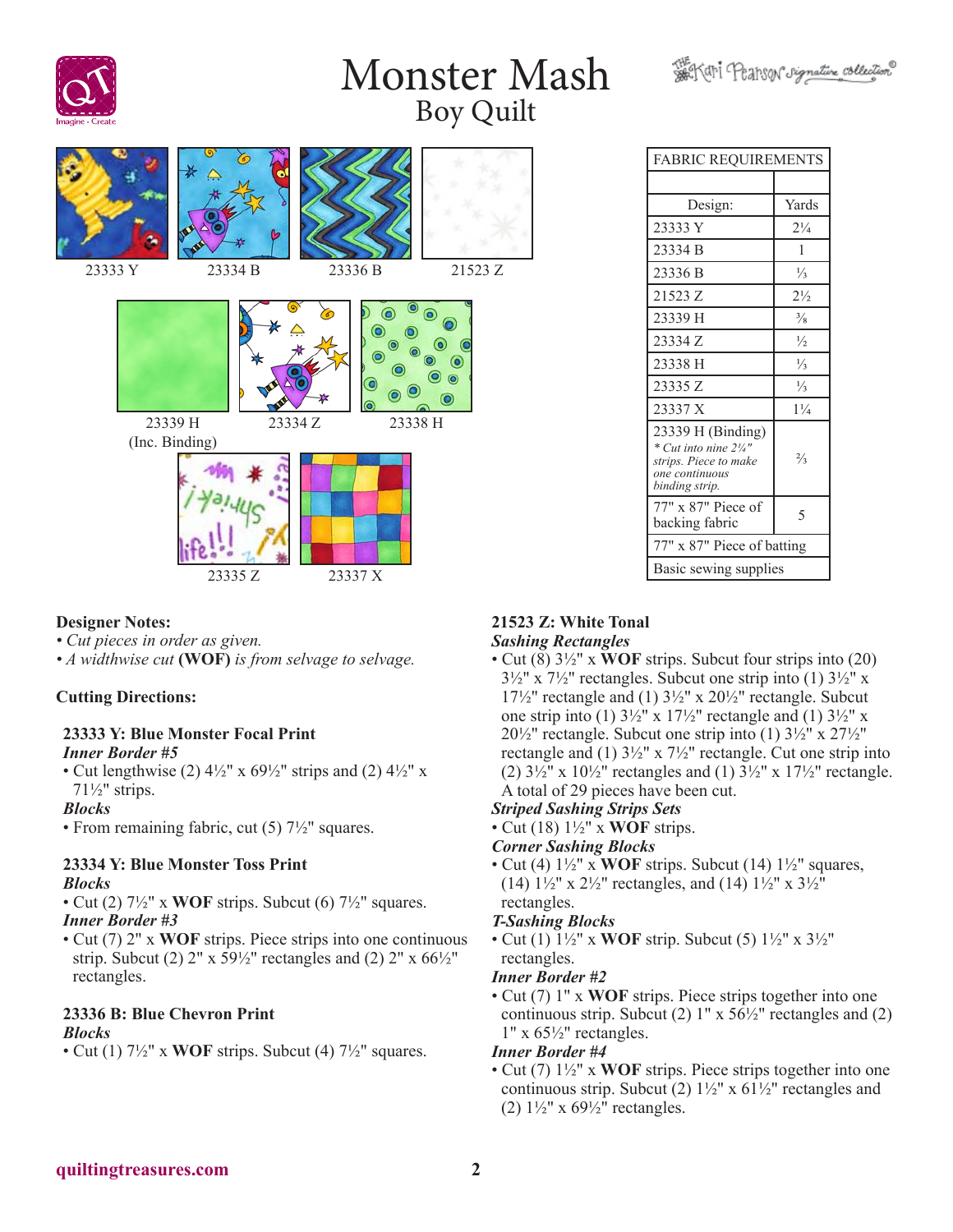



## **23339 S: Green Tonal**

*Inner Border #1*

• Cut (7) 1½" x **WOF** strips. Piece strips together into one continuous strip. Subcut (2)  $1\frac{1}{2}$ " x 55 $\frac{1}{2}$ " rectangles and (2)  $1\frac{1}{2}$ " x  $63\frac{1}{2}$ " rectangles.

## **23334 Z: White Monster Toss**

*Blocks*

• Cut (2) 7½" x **WOF** strip. Subcut (6) 7½" squares.

### **23338 S: Green Dot Print**

#### *Blocks*

• Cut (1)  $7\frac{1}{2}$ " x **WOF** strip. Subcut (4)  $7\frac{1}{2}$ " squares.

### **23335 Z: Text Print**

*Blocks*

• Cut (1)  $7\frac{1}{2}$ " x **WOF** strip. Subcut (5)  $7\frac{1}{2}$ " squares.

### **23337 X: Multicolor Check Print**

*Striped Sashing Strip Sets*

• Cut (9) 1½" x **WOF** strips.

### *Corner Sashing Blocks*

• Cut (2) 1½" x **WOF** strips. Subcut (14) 1½" squares and (14)  $1\frac{1}{2}$ " x  $2\frac{1}{2}$ " rectangles.

#### *T-Sashing Blocks and Nine-Patch Sashing Blocks*

• Cut (1) 1½" x **WOF** strip. Subcut (5) 1½" squares and (6)  $1\frac{1}{2}$ " x  $3\frac{1}{2}$ " rectangles.

#### *Outer Border*

• Cut (8) 2½" x **WOF** strips. Subcut (2) 2½" x 73½" rectangles and (2) 2½" x 79½" rectangles.

### **Sashing Blocks Assembly:**

### **Striped Sashing Square Block:**

**1.** Referring to Diagram 1, sew one 1½" x **WOF** multicolor check strip between two 1½" x **WOF** white tonal strips. Make a total of 2 Striped Strip Sets. Crosscut a total of ten 3½" Striped Sashing Square Blocks. Set aside uncut strip set for T-Sashing Blocks and Nine-Patch Block.

# **Diagram 1 Cut 10 Striped Sashing Square Blocks 3.5"**

#### **Striped Sashing Rectangle Block:**

**1.** Referring to Diagram 2, sew one 1½" x **WOF** multicolor check strip between two 1½" x **WOF** white tonal strips. Make a total of 7 strip sets. Crosscut a total of (35) 7½" Striped Sashing Rectangle Blocks.

### **Diagram 2**



#### **Corner Sashing Block:**

**1.** Referring to Diagram 3, sew one 1½" white tonal square to one 1½" multicolor check print square for Unit 1. Sew one  $1\frac{1}{2}$ " x  $2\frac{1}{2}$ " multicolor check print rectangle to Unit 1.

#### **Diagram 3**



- **2.** Noting orientation of Unit 1 in Diagram 3, sew one 1½" x 2½" white tonal rectangle to Unit 1.
- **3.** Noting orientation of Unit 1 in Diagram 3, sew one 1½" x 3½" white tonal rectangle to the top of Unit 1. Corner Sashing Block is complete. Make a total of (13) 3½" square Corner Sashing Blocks.

### **T-Sashing Block:**

**1.** From uncut Striped Strip Set previously made, crosscut a total of (6)  $1\frac{1}{2}$ " x  $3\frac{1}{2}$ " Unit 1 blocks (see Diagram 4).

#### **Diagram 4**

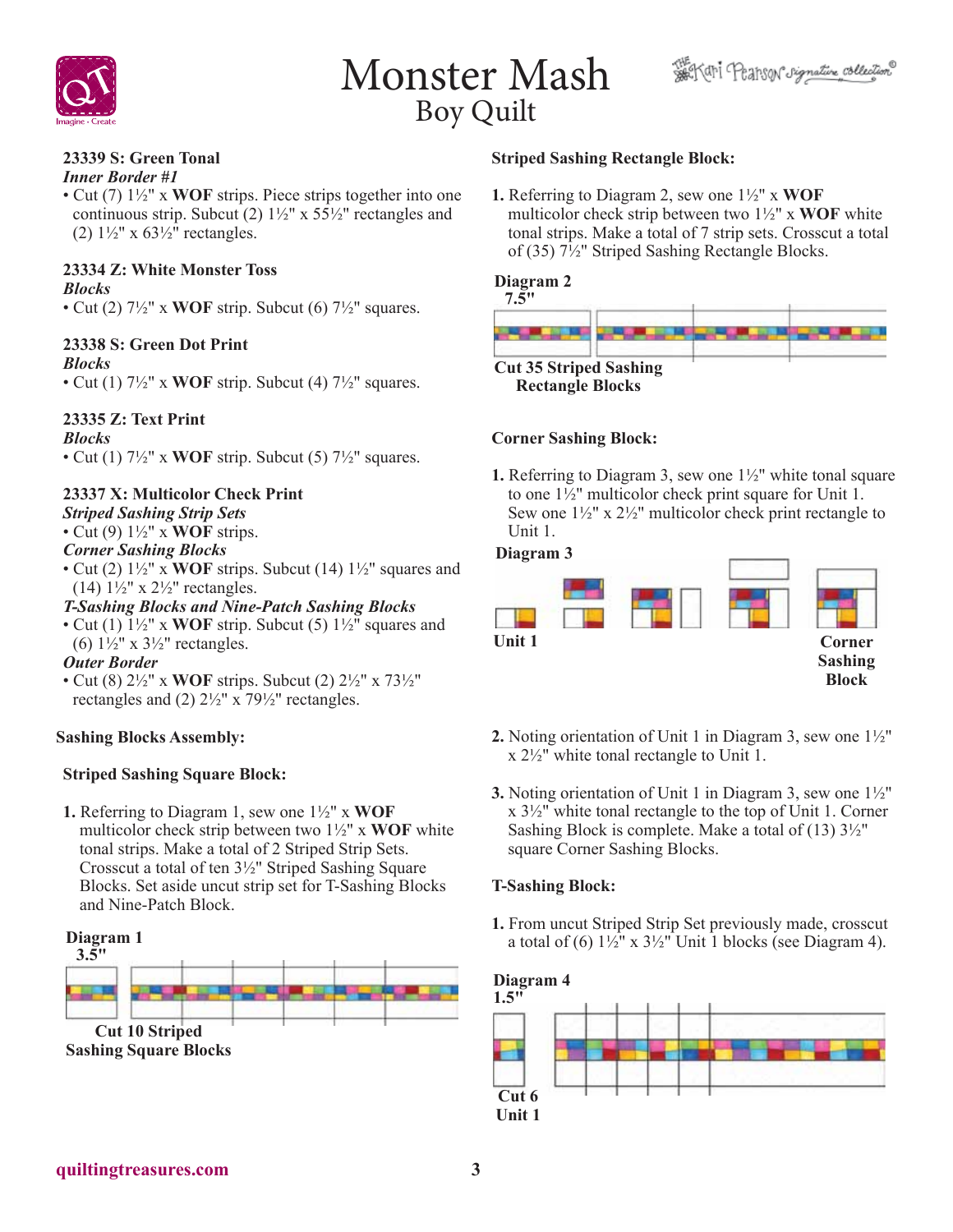



**2.** Referring to Diagram 5, sew one 1½" x 3½" multicolor check print rectangle to one  $1\frac{1}{2}$ " x  $3\frac{1}{2}$ " x white tonal rectangle to form Unit 2.

#### **Diagram 5**



**3.** Noting orientation in Diagram 5, sew Unit 1 to Unit 2 to complete T-Sashing Block. Make a total of five T-Sashing Blocks.

### **Nine-Patch Sashing Block:**

- **1.** From uncut Striped Strip Set previously made, crosscut a total of (2)  $1\frac{1}{2}$ " x  $3\frac{1}{2}$ " Unit 1 blocks.
- **2.** Referring to Diagram 6, sew one 1½" x 3½" multicolor check print rectangle between two Unit 1 blocks. Make one Nine-Patch Sashing Block.



#### **Quilt Center Assembly:**

#### **Block Rows:**

*There are a total of six block rows. Each row will measure 7½" x 53½" when complete.*

**1.** Block Row 1. Referring to Diagram 7, sew blocks in order from left to right.

# **Diagram 7**



**2.** Block Row 2. Referring to Diagram 8, sew blocks in order from left to right.

#### **Diagram 8 Block Row 2**



**3.** Block Row 3. Referring to Diagram 9, sew blocks in order from left to right.

#### **Diagram 9 Block Row 3**



**4.** Block Row 4. Referring to Diagram 10, sew blocks in order from left to right.

#### **Diagram 10 Block Row 4**



**5.** Block Row 5. Referring to Diagram 11, sew blocks in order from left to right.

#### **Diagram 11 Block Row 5**

| <b>TO THE TEAM</b> |  | $\frac{1}{\sqrt{2}}\int_{\frac{1}{2}}^{2\pi} \frac{1}{\sqrt{2}}\frac{dx}{dx}$<br>$\frac{1}{2}$ |  |
|--------------------|--|------------------------------------------------------------------------------------------------|--|
|--------------------|--|------------------------------------------------------------------------------------------------|--|

**6.** Block Row 6. Referring to Diagram 12, sew blocks in order from left to right.

# **Diagram 12 Block Row 6**



### **Sashing Rows (SR):**

*There are a total of seven sashing rows. Each row will measure 3½" x 53½" when complete.*

*1. SR 1.* Referring to Diagram 13 and noting orientation of blocks, sew blocks in order as follows: one 3½" x 20½" white tonal rectangle, one Corner Sashing Block, one Striped Sashing Rectangle Block, one Striped Sashing Square Block, one Corner Sashing Block, one  $3\frac{1}{2}$ " x  $10\frac{1}{2}$ " white tonal rectangle.

#### **Diagram 13 Sashing Row 1**



### **quiltingtreasures.com 4**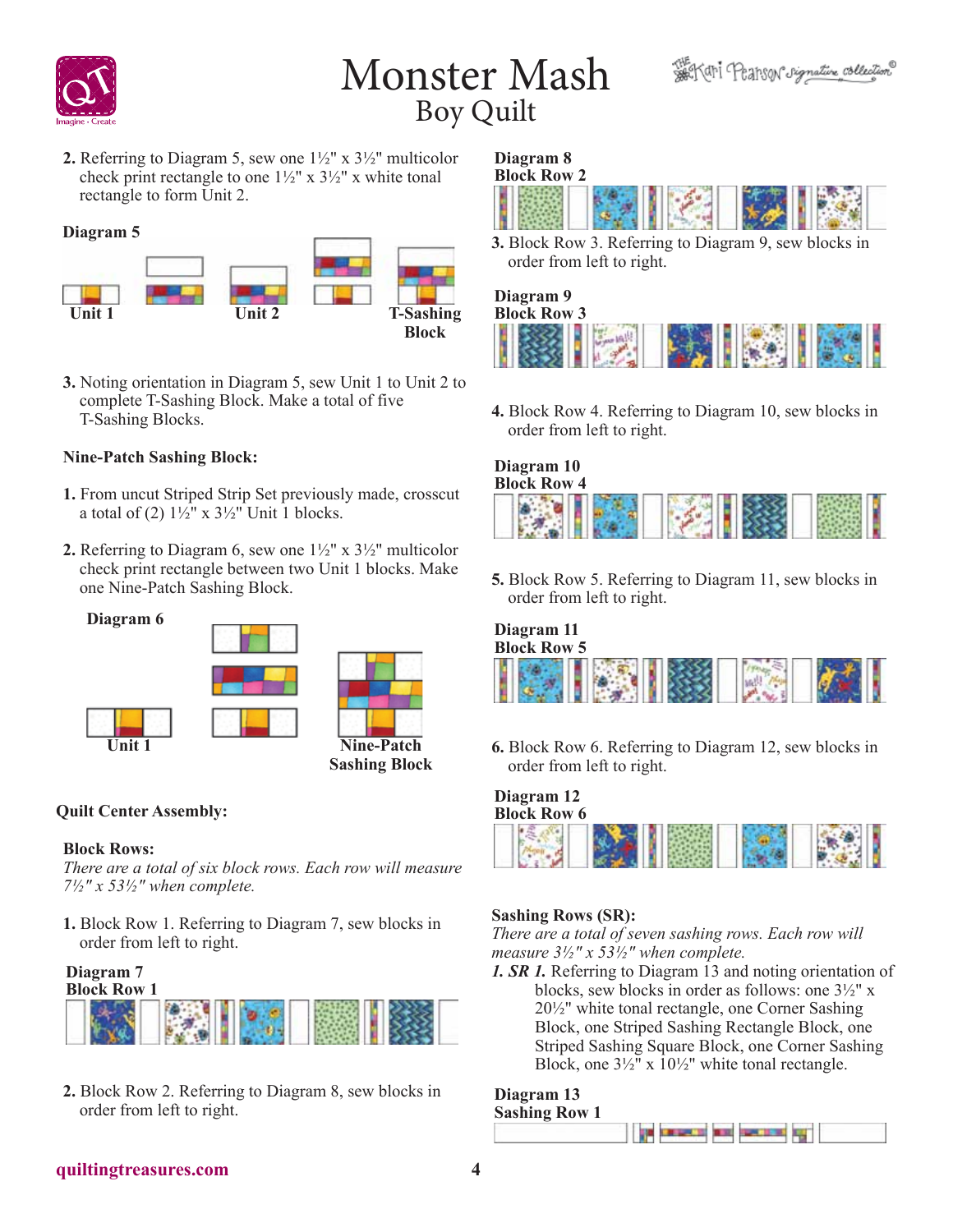



н

**2.** *SR 2.* Referring to Diagram 14 and noting orientation of blocks, sew blocks in order as follows: one Corner Sashing Block, one Striped Sashing Rectangle Block, one Striped Sashing Square Block, one Striped Sashing Rectangle Block, one T-Sashing Block, one 3½" x 17½" white tonal rectangle, one Striped Sashing Square Block, one 3½" x 10½" white tonal rectangle.

| Diagram 14           |  |
|----------------------|--|
| <b>Sashing Row 2</b> |  |

| <b>Sashing Row 2</b> |  |  |
|----------------------|--|--|
|                      |  |  |

**3.** *SR 3.* Referring to Diagram 15 and noting orientation of blocks, sew blocks in order as follows: one Striped Sashing Rectangle Block, one 3½" x 7½" white tonal rectangle, one Corner Sashing Block, one Striped Sashing Rectangle Block, one T-Sashing Block, one Striped Sashing Rectangle Block, one Corner Sashing Block, one 3½"x 7½" white tonal rectangle, one T-Sashing Block, one Striped Sashing Rectangle Block, one Corner Sashing Block.

#### **Diagram 15 Sashing Row 3** go knowing has comment up **THE SERVICE AND** H

**4.** *SR 4.* Referring to Diagram 16 and noting orientation of blocks, sew blocks in order as follows: one Corner Sashing Block, one Striped Sashing Rectangle Block, one T-Sashing Block, one 3½" x 17½" white tonal rectangle, one T-Sashing Block, one Striped Sashing Rectangle Block, one Corner Sashing Block, one 3½" x 7½" white tonal rectangle, one Striped Sashing Square Block.

| Diagram 16           |  |
|----------------------|--|
| <b>Sashing Row 4</b> |  |
|                      |  |

**5.** *SR 5.* Referring to Diagram 17 and noting orientation of blocks, sew blocks in order as follows: one Corner Sashing Block, one Striped Sashing Rectangle Block, one Nine-Patch Sashing Block, one Striped Sashing Rectangle Block, one T-Sashing Block, one Striped Sashing Rectangle Block, one Corner Sashing Block, one 3½" x 17½" white tonal rectangle, one Striped Sashing Square Block.

## **Diagram 17 Sashing Row 5 In the college of the college of the col**

**6.** *SR 6.* Referring to Diagram 18 and noting orientation of blocks, sew blocks in order as follows: one Corner Sashing Block, one Striped Sashing Rectangle Block, one Corner Sashing Block, one 3½" x 7½" white tonal rectangle, one Striped Sashing Square Block, one 3½" x 27½" white tonal rectangle, one Striped Sashing Square Block.

#### **Diagram 18 Sashing Row 6** The presence of

**7.** *SR 7.* Referring to Diagram 19 and noting orientation of blocks, sew blocks in order as follows: one 3½" x 20½" white tonal rectangle, one Corner Sashing Block, one Striped Sashing Rectangle Block, one Striped Sashing Square Block, one Striped Sashing Rectangle Block, one Striped Sashing Square Block, one Striped Sashing Rectangle Block, one Corner Sashing Block.

#### **Diagram 19 Sashing Row 7**



**8.** Referring to Quilt Layout Diagram and noting orientation of all rows, sew Sashing Rows and Block Rows in order as follows: SR 1, Block Row 1, SR 2, Block Row 2, SR 3, Block Row 3, SR 4, Block Row 4, SR 5, Block Row 5, SR 6, Block Row 6, SR 7. Quilt Center should measure  $53\frac{1}{2}$ " x  $63\frac{1}{2}$ ".



## **quiltingtreasures.com 5**